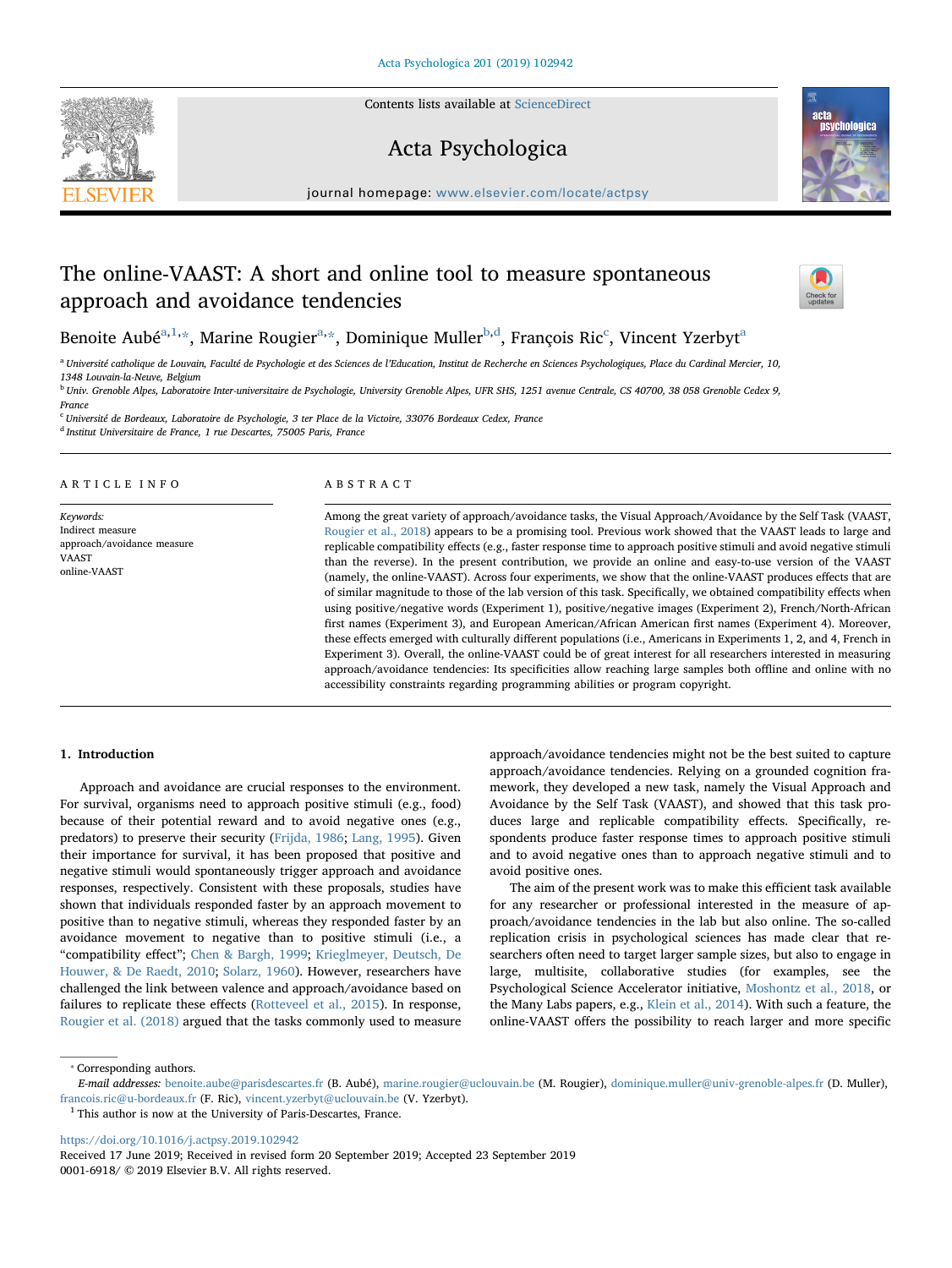samples. We thus propose to give access to a user-friendly, free, and online, version of the VAAST that enables users to conduct both lab and online studies. With this version, the VAAST will not only be easily accessible to everyone (e.g., researchers who are not able to access and program software such as Eprime or Inquisit) but it will also take very little time to administer. We provide a user manual and the code allowing all potential users to create a version of the task that would serve their specific needs. We also make available a systematic R script for data cleaning and analysis. Finally, because a response time study imposes specific constraints, such as ensuring that the software is sufficiently accurate in collecting response time or that the task is easy enough so that participants do not need any monitoring by an experimenter, we tested this new version of the VAAST through four experiments with different kinds of stimuli and participants' samples. In all these experiments, our goal was to ascertain these various assets characterized the online version of the VAAST while checking that the obtained results remained consistent with those found in the laboratory.

#### 1.1. A brief taxonomy of approach/avoidance measures

Close inspection of the literature reveals that researchers measure approach and avoidance tendencies with three main categories of computerized tasks. In the first category, the authors relied (exclusively) on the meaning supposedly associated with arm flexion and arm extension, often approach and avoidance, respectively. Typically, researchers used the joystick task or the modified keyboard task to measure how positive stimuli facilitate arm flexion (i.e., bringing closer) and how negative stimuli facilitate extension (i.e., pushing away; e.g., [Alexopoulos & Ric, 2007;](#page-8-6) [Chen & Bargh, 1999](#page-8-2); [Rinck &](#page-8-7) [Becker, 2007](#page-8-7)). However, one major limitation with this kind of task is that it is possible to interpret arm movements in two alternatives, and indeed opposite, ways [\(Markman & Brendl, 2005](#page-8-8); [Paladino & Castelli,](#page-8-9) [2008;](#page-8-9) [Seibt, Neumann, Nussinson, & Strack, 2008\)](#page-9-3). In addition to the above interpretation, arm flexion can also mean moving away from an object (e.g., avoiding a hot cup) and arm extension can mean moving toward something to grab it (e.g., grabbing a piece of cake). In line with this version, several studies found the compatibility effect with avoidance as arm flexion and approach as arm extension (e.g., [Lavender &](#page-8-10) [Hommel, 2007](#page-8-10); [Paladino & Castelli, 2008\)](#page-8-9). The ambiguity in the interpretation of arm movements may readily explain various failures to replicate the compatibility effect with such tasks ([Krieglmeyer &](#page-8-11) [Deutsch, 2010;](#page-8-11) [Rotteveel et al., 2015](#page-9-2)).

The second category of tasks comprises tasks that entail symbolic approach and avoidance movements. Rather than performing a movement, approach and avoidance are then symbolized through the movements of some characters on the screen. This is typically the case in the manikin task, in which participants move a character toward or away from a stimulus (e.g., [De Houwer, Crombez, Baeyens, & Hermans,](#page-8-12) [2001\)](#page-8-12). Although such a task better captures the compatibility effect than the joystick task [\(Krieglmeyer & Deutsch, 2010](#page-8-11)), the manikin task has two main limitations. First, participants have to imagine being the character. By asking people to project themselves in a character, the task requires some degree of cognitive effort. One may therefore wonder whether this constitutes the most direct way to capture spontaneous behaviors such as approach and avoidance tendencies. Second, and in spite of their projection efforts, participants are bound to observe the character moving much as if they were an external observer of the scene. Such a configuration not only hardly corresponds to people's everyday experience of approach and avoidance behaviors, but also neglects the major role of sensorimotor aspects in the production of approach and avoidance compatibility effects ([Rougier et al., 2018](#page-9-0)). Therefore, although this category of tasks appears to produce compatibility effects, the general method seems less than optimal, with some room for improvement if one wishes to secure large effect sizes.

principle of simulating visual aspects of approach and avoidance. In such tasks, a visual feedback (e.g., a zoom in/out or a sequence of screenshots taken in a virtual environment) makes it seem like, depending on the task, the stimulus is moving toward or away from the participant or the participant is moving toward or away the stimuli ([Rinck & Becker, 2007](#page-8-7); [Rougier et al., 2018](#page-9-0)). The first task of this kind was the 'feedback joystick task.' The task combines arm flexion and arm extension with a visual feedback such that participants have the impression that the stimulus is moving toward or away from them ([Rinck](#page-8-7) [& Becker, 2007](#page-8-7)). The visual feedback is supposed to help participants to interpret their arm movements and, therefore, to address the abovementioned limitation stemming from the ambiguity of arm movements. The fact that the feedback joystick task offers a direct way to simulate approach and avoidance behavior suggests that this would be a more reliable measure of compatibility effects than the manikin task. However, this is not the case, as evidence shows the feedback joystick task to be a less efficient measure of compatibility effects than the manikin task ([Krieglmeyer & Deutsch, 2010](#page-8-11)). Upon closer analysis, the key role of the self in everyday approach and avoidance behavior may well account for this state of affairs. Indeed, as pointed out by Rougier et al., although arm movements reflect movements of grabbing or pushing objects away, it is also clear that all objects cannot be grabbed or pushed away (e.g., a car, a house). In sharp contrast to what happens in the feedback joystick task, the manikin task simulates approach and avoidance by means of movements of the whole body toward or away from the stimulus.

# 1.2. The Visual Approach/Avoidance by the Self Task (VAAST)

Building on the above analysis, [Rougier et al. \(2018\)](#page-9-0) recently developed the VAAST. The VAAST simulates approach and avoidance movements of the whole self by manipulating the visual information provided to the participants. A stimulus first appears in the center of the screen in a simulated street background. Participants have to press the "move toward" or the "move away" key as a function of the stimulus category and the instructions. When pressing one or the other key, a visual feedback operates on both stimulus and street background (i.e., a zoom in/out on the stimulus associated with a sequence of screenshots in the street environment). This visual feedback gives participants the impression that they are moving toward or away from the stimulus in the street, pretty much as in real life. With this configuration, the VAAST avoids the limitations mentioned earlier.

First, by simulating approach and avoidance of the whole self, the VAAST excludes the ambiguity issue of arm movements. Indeed, people commonly use arm flexion and extension in a bidirectional way in that arm flexion is associated to approach and to avoidance just as arm extension is. Conversely, this ambiguity issue does not apply on movements of the whole self because, with only a few exceptions, moving forward/backward always means approach/avoidance, respectively. Accordingly, movements of the whole self do not create any conflict of interpretation and thus maximize the chances to capture compatibility effects.

Second, by capitalizing on the visual simulation of approach and avoidance movements, the VAAST measures approach and avoidance tendencies in a more direct way than the manikin task that requires cognitive effort to project the self in the character. By combining both a movement of the whole self and the visual information of approach and avoidance movements, the VAAST indeed delivers larger effect sizes than the manikin task [\(Rougier et al., 2018](#page-9-0)). This is noteworthy because previous work showed that until then the manikin task seemed to be the most efficient task when it comes to measuring compatibility effects ([Krieglmeyer & Deutsch, 2010](#page-8-11)).

#### 1.3. An online version of the VAAST

Finally, the third category of tasks more directly builds on the

For all these reasons, it would be useful to provide the VAAST to any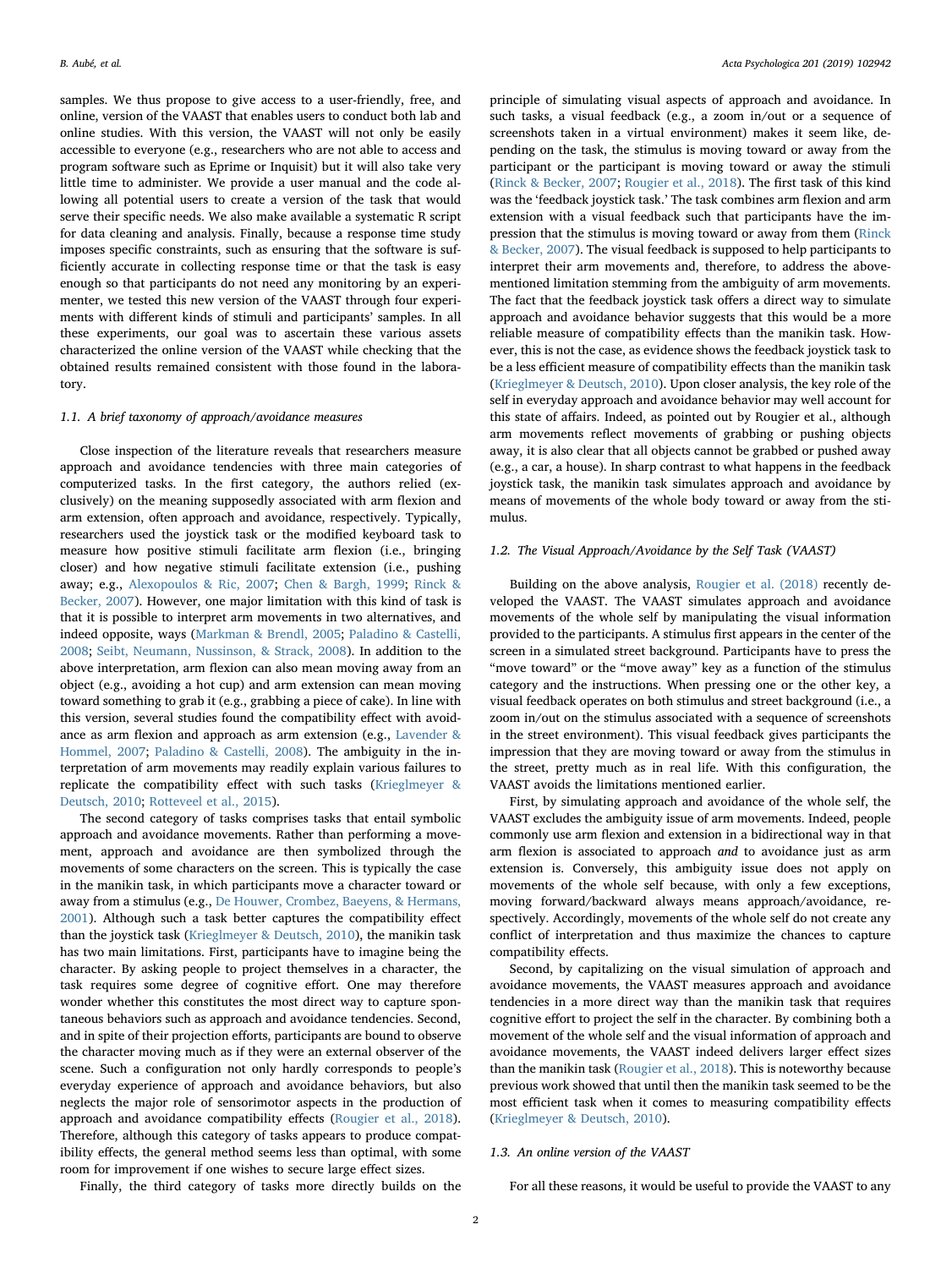researcher or professional who wishes to use a reliable measure of approach and avoidance tendencies. Still, aspects of the task may make it difficult to implement for any kind of users and for large-scale online studies. For example, the current version of the VAAST imposes having participants come to the laboratory and being able to access and program a paid software. In order to circumvent these limitations and to secure a wider access to the task, we developed a short online version of the VAAST. The key ambition was to make the VAAST freely available and without major technical obstacles. Accordingly, we programmed this task on PsyToolkit, a website offering programmable online experiments [\(https://www.psytoolkit.org/](https://www.psytoolkit.org/); [Stoet, 2017\)](#page-9-4). Users only need to create a free account on PsyToolkit to have access to the VAAST. We also made sure that every prospective users, and not only researchers who know how to use a software like Eprime or Inquisit, should be able to use this task. Concretely, we facilitate the task use by providing the PsyToolkit script with instructions for running the online version of the VAAST with users' own selection of words (see [https://www.psytoolkit.](https://www.psytoolkit.org/experiment-library/vaast_words.html) [org/experiment-library/vaast\\_words.html](https://www.psytoolkit.org/experiment-library/vaast_words.html)) or images (see [https://](https://www.psytoolkit.org/experiment-library/vaast_images.html) [www.psytoolkit.org/experiment-library/vaast\\_images.html](https://www.psytoolkit.org/experiment-library/vaast_images.html)). We also provide a step-by-step R script to analyze the data from the PsyToolkit output, so that users can easily filter the data, compute descriptive statistics (e.g., a mean value corresponding to each condition, as approach positive, avoid negative, avoid positive, and approach negative), and conduct the data analyses of their choice (ordinary least square regression or mixed-models). Moreover, users can combine the online-VAAST with a questionnaire programmed on their own or directly taken from the PsyToolkit library. This can be particularly useful to measure additional characteristics of participants (e.g., intergroup attitudes, social anxiety, drug use). Finally, the online-VAAST does not require anything installed on the users' computer. Users only need a browser that can be exploited online but also offline (e.g., Google Chrome, Mozilla Firefox). This could be an asset in specific contexts where internet access is not always available or allowed (e.g., a school context in France).

Although we provide a user-friendly environment for researchers or professional who would like to use the online-VAAST, the question remains whether it is able to produce the kind of results produced by the VAAST in the laboratory, and also when using less trials than before ([Rougier et al., 2018\)](#page-9-0). Indeed, not using a dedicated software always raises the question of accuracy in response time ([Keller, Gunasekharan,](#page-8-13) [Mayo, & Corley, 2009](#page-8-13); [Reimers & Stewart, 2015](#page-8-14)). It also raises concerns regarding the ability for participants to understand all the instructions without an experimenter and to work sufficiently seriously on the task to produce the same effect as in the laboratory. For all these reasons, we ran four experiments in which we tested the reliability of the online-VAAST by varying the type and the categories of stimuli as well as the cultural background of participants. In line with current practices promoting transparency, we provide all the data, R scripts and stimuli pertaining to the experiments at <https://osf.io/ywzm9/>.

## 1.4. Overview

In Experiment 1, we measured approach and avoidance tendencies toward positive vs. negative words in Americans participants. We predicted a compatibility effect, meaning that participants should be faster to approach positive stimuli and to avoid negative ones than to approach negative stimuli and to avoid positive ones. In Experiment 2, we aimed to replicate the effect with positive vs. negative pictures, again with Americans participants. Experiments 3 and 4 extended the test of the online-VAAST to approach and avoidance toward social groups. In Experiment 3, we chose the group of North-African origin (vs. Frenchorigin) persons, as the former represents a minority that is a prime target of prejudice in Europe in general, and in France in particular (e.g., [Dambrun & Guimond, 2004;](#page-8-15) [Echebarria-Echabe & Guede, 2007](#page-8-16)). Specifically, we used North-African-origin versus French-origin first names to measure approach and avoidance tendencies among French-

origin participants. We predicted our participants to show faster approach responses to French-origin first names and avoidance responses to North-African-origin first names than approach responses to North-African origin first names and avoidance responses to French-origin first names. In Experiment 4, we followed the same method as for Experiment 3, but turned to European American participants and used European American versus African American first names, as the latter are known to be the target of racism in the USA (e.g., [Devine, 1989](#page-8-17); [Fiske, Cuddy, Glick, & Xu, 2002;](#page-8-18) [Pearson, Dovidio, & Gaertner, 2009](#page-8-19)). We hypothesized that participants should be faster to approach European American first names and to avoid African American first names than to approach African American first names and to avoid European American first names.

## 2. Experiment 1

In Experiment 1, we aimed to replicate the compatibility effect previously observed with the VAAST ([Rougier et al., 2018\)](#page-9-0) but with a shorter and online version of the VAAST. To this end, we followed the procedure of Experiment 4 by [Rougier et al. \(2018\).](#page-9-0) We made several changes to adapt the new version to a large-scale use (see Method section for details). Among them, the major change concerned the time to complete the VAAST (i.e., about 20 min in [Rougier et al., 2018](#page-9-0)). Because we wanted to maximize participant's attention and facilitate online recruitment for a computerized task, we shortened this version of the VAAST from 80 to 40 trials per block (resulting in a 10-min duration). This is also critical for researchers because oftentimes reducing the time that participants spend on the task also decreases the amount of money that one has to pay participants. As such, this should allow researchers to increase their sample size and, by way of consequence, their statistical power, as well as the stability and the reliability of their findings ([Schönbrodt & Perugini, 2013](#page-9-5)).

# 2.1. Method

#### 2.1.1. Participants and design

In order to determine our sample size, we turned to earlier work by [Rougier et al. \(2018\)](#page-9-0) and, specifically, the experiment that most closely resembles the online-VAAST, namely Experiment 4. These authors observed a  $dz = 1.01$ . To achieve a power of 80% to detect an equivalent compatibility effect with a .05 alpha two-tailed criterion, the minimum required number of participants was 35 (calculated with the R pwr package). Because we wanted to maximize our chances and prevent possible data loss, we decided to collect at least 50 participants.

Fifty-one American participants recruited via Prolific Academic took part in this experiment in exchange for USD 1.40. We used prescreening filters offered by the platform to select only American participants whose first language was English. Three participants were excluded because their screen resolution fell below the minimum required for the full-screen mode (i.e.,  $1200 \times 675$  px) and three others because their accuracy rate was suboptimal, that means under 60% (i.e., 60% of the trials were accurate on combined compatible and incompatible blocks), leaving 45 participants in the sample (21 females;  $M_{age}$  = 35.98 yrs,  $SD_{age} = 13.71$  yrs).

We used a 2 (movement: approach vs. avoidance) x 2 (valence: positive vs. negative) x 2 (block order: compatible first vs. incompatible first) mixed design with the last variable varying between participants. Participants went through the compatible block (i.e., approaching positive words and avoiding negative words) and the incompatible block (i.e., avoiding positive words and approaching negative words). Block order was counter-balanced between participants. Each block comprised 40 words, i.e., 20 positive and 20 negative words taken from [Warriner, Kuperman, and Brysbaert](#page-9-6)'s (2013) database, presented randomly, once within each block. Database's participants evaluated positive words as making them more happy ( $M = 8.12$ ,  $SD = 0.25$ ) than negative words ( $M = 1.86$ ,  $SD = 0.26$ ), t(38) = 77.71, p < .001, on a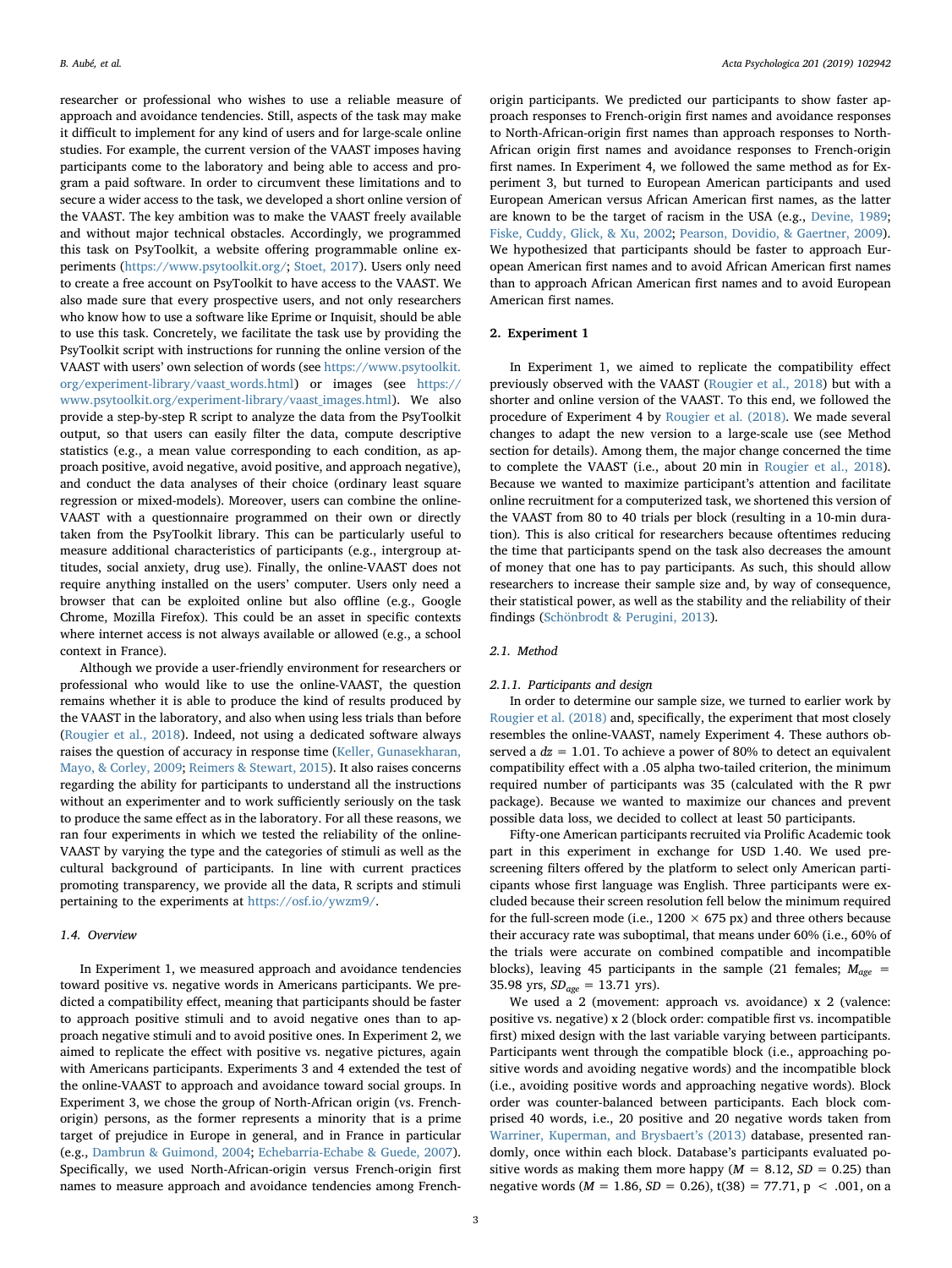9-point scale (from  $1 =$  unhappy to  $9 =$  happy). Moreover, positive words did not differ significantly from negative words on valence extremity ( $M_{pos} = 8.12$ ,  $SD_{pos} = 0.25$ ;  $M_{neg} = 8.14$ ,  $SD_{neg} = 0.26$ ),  $t(38)$  $= 0.17, p = .87,$  arousal ( $M_{pos} = 5.45, SD_{pos} = 1.03; M_{neg} = 5.51,$  $SD_{neg} = 1.05$ ),  $t(38) = 0.20$ ,  $p = .84$ , frequency ( $M_{pos} = 2495.45$ ,  $SD_{pos} = 3142.37$ ;  $M_{neg} = 1406.45$ ,  $SD_{neg} = 2027.31$ ,  $t(38) = 1.30$ , p = .20, and number of letters ( $M_{pos}$  = 7.45,  $SD_{pos}$  = 2.82;  $M_{neg}$  = 6.80,  $SD_{\text{neg}} = 1.73$ ,  $t(38) = 0.88$ ,  $p = .38$ . Before each block, participants underwent a training phase consisting of 10 trials using 10 words (5 positive and 5 negative) not presented in the main experiment.

#### 2.1.2. Procedure

We programmed the online-VAAST in PsyToolkit ([Stoet, 2010](#page-9-7), [2017\)](#page-9-4), a platform allowing to conduct off/online surveys and experiments. Because of constraints relative to our experimental setting and PsyToolkit, we had to exclude Safari users as well as mobile phone or tablet users. Note that participants of the four experiments signed an informed consent before starting.

The online-VAAST was as similar as possible to the VAAST previously used in the lab [\(Rougier et al., 2018\)](#page-9-0). Apart from the number of trials, the differences derived from the fact that this version ran on participants' personal computer instead of a lab setting. Indeed, participants communicated their approach/avoidance responses via their keyboard instead of a button box. The screen resolution was that of participants' screen (rather than a  $1600 \times 900$  fixed resolution), with the requirement that the minimum resolution was of  $1200 \times 675$ . At the beginning of each trial of the lab version of the VAAST, participants have to press a start button and keep the button pressed until the target word appears on the screen. To simplify the procedure of the online-VAAST, participants only have to press the start button (with the possibility to release it), after what the fixation cross appears. Finally, the time between the fixation cross and the presentation of the target word randomly ranged between 800 and 2000 with 100 ms intervals.

The instructions informed participants that they would find themselves in a virtual environment allowing them to move forward or backward by pressing the Y or the N key of their keyboard, respectively. For each trial, a street background with a centered white circle indicated to participants that they had to press the start key (i.e., H key).<sup>2</sup> After pressing the start key, a fixation cross replaced the white circle after a delay ranging between 800 and 2000 ms. This fixation cross was then followed by the target word. Depending on the word valence and instructions, participants had to move forward or backward by pressing the Y or the N key. When participants pressed the Y key (move forward) or the N key (move backward), a visual feedback applied to the entire visual environment (i.e., the background image and the word). The word was zoomed in/out (by approximately 13%) and the visual image background was replaced by another one (i.e., another screenshot taken further ahead or behind of the initial position in the 3D virtual street), giving the visual impression to participants that they were moving toward or away from the word. After responding to the trial, the word disappeared and, after a 500 ms delay, a new trial started (with the white circle). At the end of the task, participants had to indicate their sex, age, and native language (English or other).

#### 2.2. Results and discussion

We excluded incorrect responses (i.e., 2.36% of the trials). Before

conducting the main analyses, we selected filters out of a series of a priori filters and transformations leading to the more normal response times (RTs) distribution (for RTs distributions as a function of filters and transformations in all experiments, see <https://osf.io/ywzm9/>). Specifically, we excluded RTs below 450 ms and above 2500 ms (i.e., 1.79% of the trials) and we used an inverse function (Ratcliff[, 1993](#page-8-20)). We analyzed our data by means of mixed model analyses, as this maximizes the robustness and the generalizability of the findings compared to traditional analyses of variance ([Judd, Westfall, & Kenny,](#page-8-21) [2012;](#page-8-21) [Westfall, Kenny, & Judd, 2014](#page-9-8)). Accordingly, we estimated a mixed model using movement, valence, block order, and their interactions as fixed effects. Because block order did not significantly interact with the crucial movement by valence interaction,  $t(42.41)$  $= 0.99$ ,  $p = .33$ , we removed this variable from the analyses. We also estimated the relevant random intercepts and slopes for participants (i.e., the random slopes of movement, valence, and their interaction) and stimuli (i.e., the random slope of movement). We do not present the random effects in the main text because these are not central for the present work but we provide all the results relative to these random effects for all the experiments as supplementary materials (see Table S1). Moreover, for the ease of comparison with previous work on the VAAST (e.g., [Rougier et al., 2018](#page-9-0)), we present effect sizes for by-participant analyses in the core text. $3$ 

The main effect for valence was significant,  $t(43.49) = 2.17$ ,  $p = .03$ ,  $dz = 0.79$ , such that participants responded faster for positive words ( $M = 833$  ms,  $SE = 24$  ms) than for negative ones ( $M = 873$  ms,  $SE$  = 25 ms). The main effect of movement was not significant, t  $(50.27) = 0.92, p = .36, dz = 0.45$ . More important, and as predicted, the compatibility effect emerged as evidenced by a significant movement by valence interaction,  $t(45.81) = 6.78$ ,  $p < .001$ ,  $dz = 1.06$ (see [Fig. 1](#page-4-0)). Participants were faster to approach positive words ( $M =$ 754 ms,  $SE = 23$  ms) and to avoid negative ones ( $M = 806$  ms,  $SE =$ 21 ms) than to approach negative words  $(M = 940 \text{ ms}, SE = 34 \text{ ms})$ and to avoid positive ones  $(M = 912 \text{ ms}, \text{SE} = 29 \text{ ms})$ .

As expected, the online-VAAST produced a large compatibility effect. Interestingly, this online version even produced a descriptively larger effect size than the one observed with the most similar lab version of the VAAST (i.e., the "short movement" VAAST, Experiment 4, [Rougier et al., 2018](#page-9-0)). Although our aim was not to compare the two versions of the task, this result is remarkable in itself. Indeed, a common criticism of online experiments is that participant's environment is more variable than in the lab context (e.g., noise, material, light; [Dandurand, Shultz, & Onishi, 2008](#page-8-22)). This feature would lead us to observe a smaller effect size with the online version of the VAAST, which is clearly not the case for the current experiment.

#### 3. Experiment 2

The aim of Experiment 2 was to replicate the compatibility effect with another kind of stimuli. In this experiment, we used positive versus negative images originating from two different databases, namely the IAPS database ([Lang, Bradley, & Cuthbert, 1997](#page-8-23)) and the OASIS database [\(Kurdi, Lozano, & Banaji, 2017\)](#page-8-24). The IAPS is a well-known database developed to provide a reliable set of affective stimuli. However, because most of the pictures may appear outdated to participants, we used an additional recently published database of affective images looking more contemporary.

<span id="page-3-0"></span> $^{\rm 2}$  Readers interested in applying the VAAST to English speaking participants might consider using T, G, and B, instead of Y, H, and N, because Y and N could be associated with Yes and No. It is worth mentioning, however, this is not a concern for the validity of the current studies because the compatibility effect was found for French-native speakers. [Rougier et al. \(2018\)](#page-9-0) also showed that the effect still emerges even though participants responded with a button box with no reference to Y and N keys.

<span id="page-3-1"></span><sup>&</sup>lt;sup>3</sup> We also provide the mixed model effect sizes as supplementary materials (see Table S2).

<span id="page-3-2"></span> $4$  For all experiments, we provide the simple effects as supplementary material (see Table S3).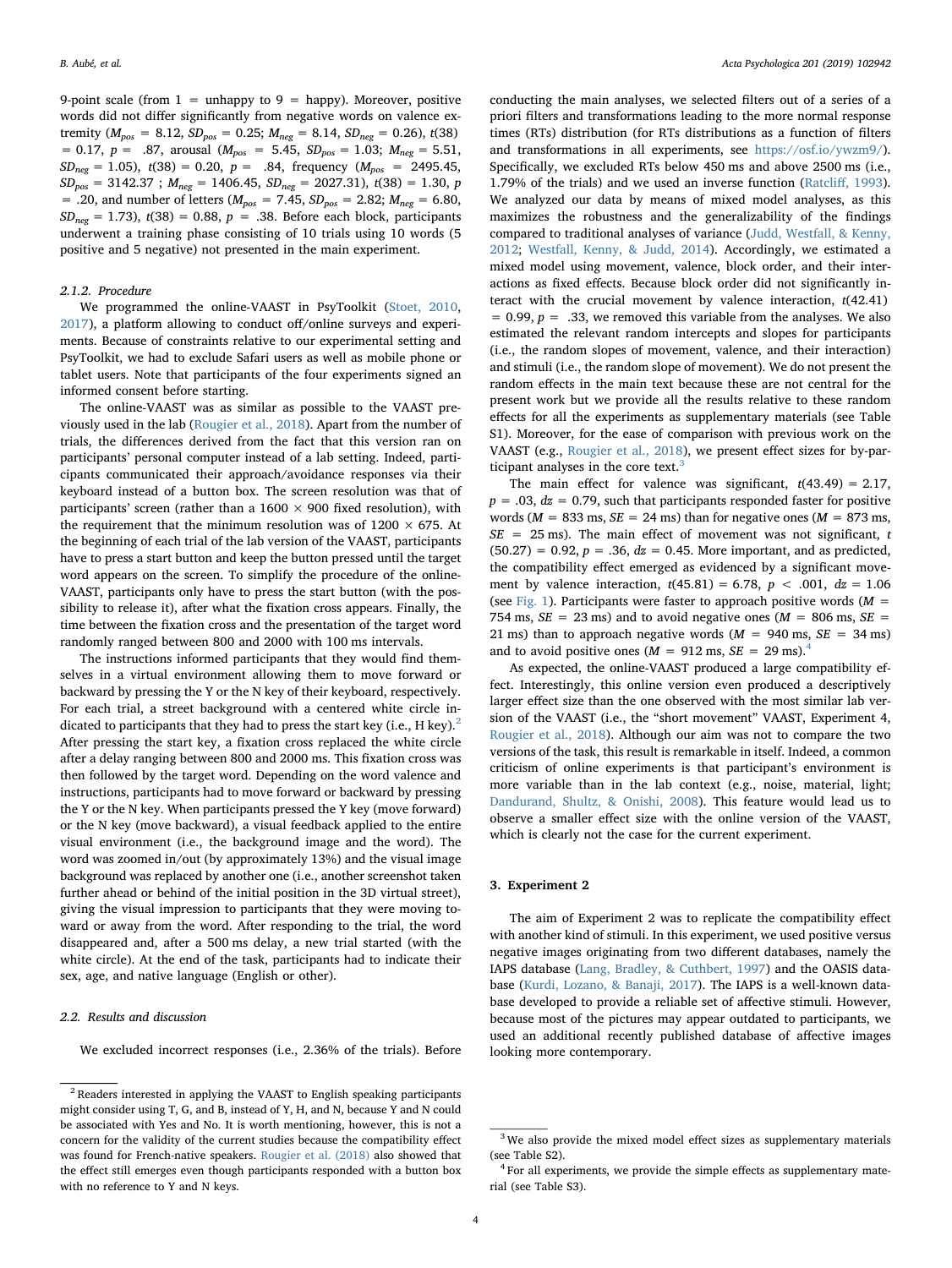<span id="page-4-0"></span>



### 3.1. Method

#### 3.1.1. Participants and design

In order to determine our sample size, we relied on the effect size obtained for the interaction in Experiment 1, namely  $dz = 1.06$ . Using this estimate, the minimum required number of participants was 33. Because Experiment 1 relied on words whereas Experiment 2 turned to images, we may have overestimated the actual effect size. Therefore, and given that we had an easy access to respondents, we decided to collect at least 100 participants.

One hundred and one American participants took part in this experiment. We recruited participants via Prolific Academic filtering them a priori according to their nationality (American) and their first language (English). They received USD 1.40 for their participation.

We excluded 8 participants because of their low screen resolution, another 4 because of very long response times (i.e., RTs means = 4103 ms, 5721 ms, 6054 ms, 8405 ms), and 3 because their accuracy rate was too low (i.e., under 60%). The final sample included 86 participants (39 females and 2 others;  $M_{age} = 33.64$  yrs,  $SD_{age} = 11.70$ yrs). Each participant randomly performed either the VAAST with positive and negative images from the OASIS database (46 participants; [Kurdi et al., 2017\)](#page-8-24) or from the IAPS database (40 participants; [Lang](#page-8-23) [et al., 1997\)](#page-8-23). Otherwise, the design was the same as in Experiment 1. Participants performed a compatible and an incompatible block and the order of blocks was counterbalanced across participants. Each block started with 10 practice trials (with 5 negative and 5 positive images not used in the test trials), followed by 40 test trials (for a total of 100 trials). We selected 20 positive and 20 negative images from each database. For the IAPS images, the positive images ( $M = 5.99$ ,  $SD = 0.20$ ) were evaluated as more positive than the negative ones ( $M = 3.12$ ,  $SD = 0.63$ ,  $t(38) = 19.46$ ,  $p < .001$ , on a 9-points scale. Moreover, there were no differences in terms of valence extremity ( $M_{pos} = 5.99$ ,  $SD_{pos} = 0.20$ ;  $M_{neg} = 5.88$ ,  $SD_{neg} = 0.63$ ),  $t(38) = 0.79$ ,  $p = .43$  and arousal ( $M_{pos} = 4.38$ ,  $SD_{pos} = 1.02$ ;  $M_{neg} = 4.72$ ,  $SD_{neg} = 0.69$ ),  $t(38)$ = 1.23,  $p = .22$ . For the OASIS images, the positive images ( $M = 6.18$ ,  $SD = 0.14$ ) were also evaluated as more positive than the negative ones  $(M = 1.82, SD = 0.27), t(38) = 64.03, p < .001$ , on a 7-points scale. Valence extremity ( $M_{pos} = 6.18$ ,  $SD_{pos} = 0.14$ ;  $M_{neg} = 6.18$ ,  $SD_{neg} =$ 0.27),  $t(38) = 0.005$ ,  $p = 1$ , and arousal  $(M_{pos} = 4.21, SD_{pos} = 0.53;$  $M_{\text{neg}} = 4.39$ ,  $SD_{\text{neg}} = 0.69$ ),  $t(38) = 0.88$ ,  $p = .38$ , did not differ

between categories of images.

#### 3.1.2. Procedure

After agreement of the consent form, participants randomly saw the IAPS or the OASIS version of the VAAST. In both versions, the procedure was the same as in Experiment 1, except that instructions informed participants that they would have to approach or avoid images, rather than words.

### 3.2. Results and discussion

We excluded incorrect responses (i.e., 6.28% of the trials) and relied on the same filters and transformations as in Experiment 1 (i.e., 450–2500 ms; 2.50% of the trials excluded). Fixed effects and random intercepts and slopes were the same as in Experiment 1, except that we added the type of database (IAPS vs. OASIS) as a fixed effect. Because neither block order nor type of database significantly moderated the critical valence by movement interaction,  $t(83.45) = 0.89$ ,  $p = .38$ , and,  $t(83.62) = 1.09$ ,  $p = .28$ , respectively, we excluded these control factors from all analyses.

The main effects of valence,  $t(55.04) = 1.24$ ,  $p = .22$ ,  $dz = 0.26$ , and movement,  $t(56.39) = 0.38$ ,  $p = .70$ ,  $dz = 0.03$ , were not significant. In contrast, and in line with our compatibility hypothesis, the movement by valence interaction was significant,  $t(79.99) = 4.97$ ,  $p < .001$ ,  $dz = 0.53$  (see [Fig. 2](#page-4-1)). Participants were faster to approach positive images ( $M = 893$  ms,  $SE = 27$  ms) and to avoid negative ones  $(M = 906 \text{ ms}, SE = 24 \text{ ms})$  than to approach negative images  $(M = 100 \text{ s})$ 973 ms,  $SE = 27$  ms) and to avoid positive ones ( $M = 956$  ms,  $SE =$ 29 ms).

As in Experiment 1, we replicated the compatibility effect with affective images as stimuli. Although the effect size turned out to be somewhat smaller than in Experiment 1, this finding is important because it extends the use of the online-VAAST to images. This can prove very useful, for instance, when measuring phobic reactions for which the visual presentation of stimuli is particularly well suited.

#### 4. Experiment 3

Experiment 3 aimed at extending the test of this online version of the VAAST to a different category of stimuli and participants sample.

<span id="page-4-1"></span>

Fig. 2. Experiment 2: response time (in ms) as a function of movement (approach vs. avoidance) and images valence (positive vs. negative). Errors bars represent 95% confidence intervals.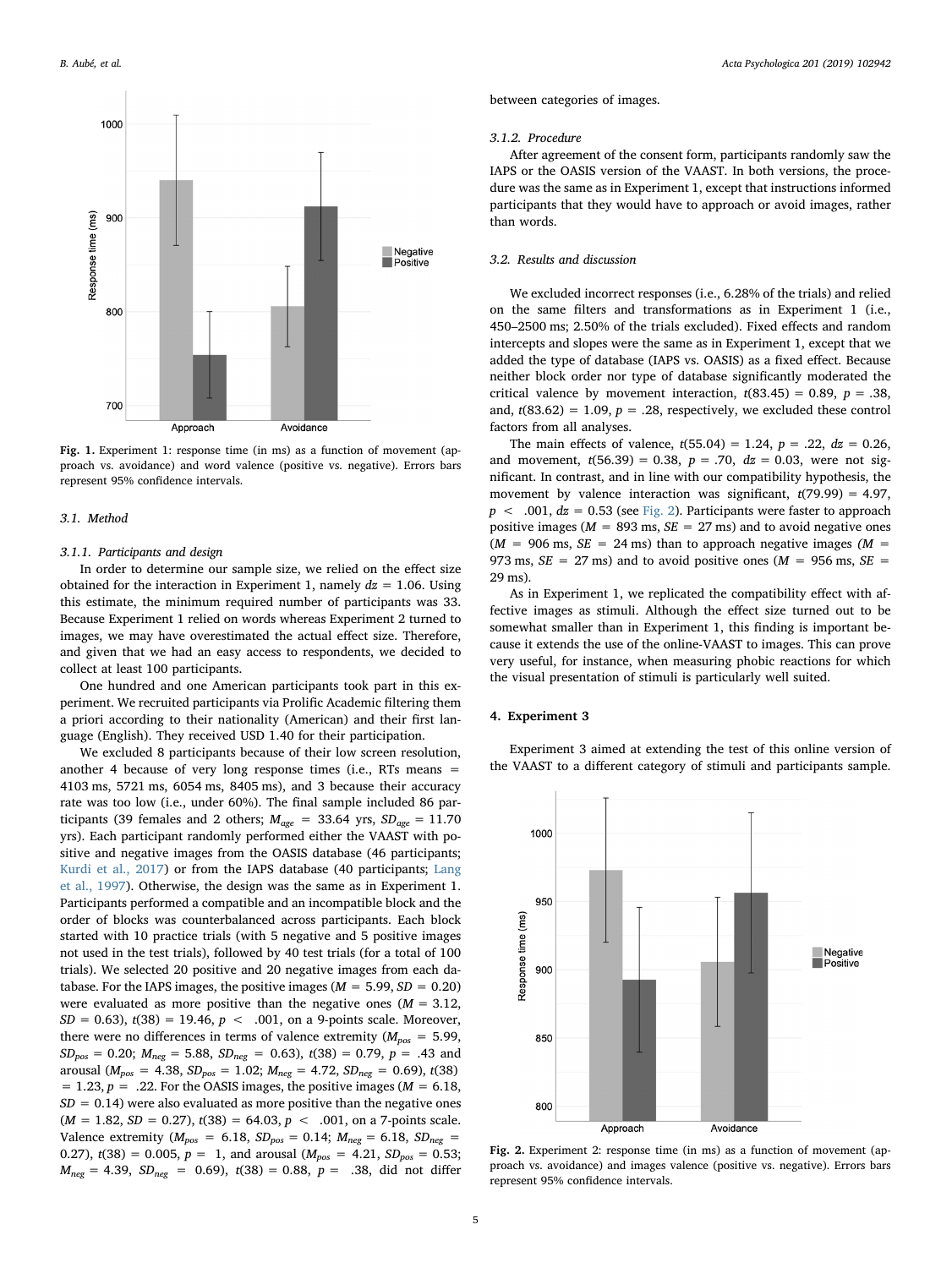Because North-Africans in France represent a minority that is a prime target of prejudice ([Dambrun & Guimond, 2004](#page-8-15); [Echebarria-Echabe &](#page-8-16) [Guede, 2007\)](#page-8-16), we tested the online-VAAST with North-African vs. French origin first names as stimuli on French culture participants. We know from other experiments that the lab version of the VAAST can produce compatibility effects with these first names categories ([Rougier, Muller, Courset et al., 2019](#page-9-9)). We therefore hypothesized that French participants should produce a compatibility effect by being faster to approach French origin first names and to avoid North-African origin first names than to approach North-African origin first names and to avoid French origin first names.

#### 4.1. Method

## 4.1.1. Participants and design

To determine the sample size of Experiment 3, we estimated the effect size by relying on the lowest effect size of Experiments 1 and 2, that is  $dz = 0.53$ . The minimum number of participants needed to achieve a power of 80% to detect an equivalent compatibility effect with a .05 alpha two-tailed criterion was 116. Because we had an easy access to participants but were unsure as to how many we would have to discard given our specific requirements (i.e., only participants of French origin), we decided to collect at least 200 participants more.

Three hundred and forty-one participants took part in the experiment in exchange for USD 1.14. We recruited participants via Foule Factory, a French crowdsourcing platform. Thirty-nine participants were excluded because they reported being of North-African origin. We also excluded participants who declared having already participated to a VAAST experiment (68 participants).<sup>[5](#page-5-0)</sup> The final sample comprised 234 participants, all French native speakers (188 females;  $M_{\text{age}} = 39.98$ yrs,  $SD_{age} = 12.04$  yrs). All had an accuracy score above 60%.

The design was the same as in the previous experiments. We relied on a 2 (movement: approach vs. avoidance) x 2 (first name origin: French vs. North-African) x 2 (block order: approach French first vs. approach North-African first) mixed design with the last variable varying between participants. Because block order moderated our focal interaction (i.e., movement x first name origin),  $t(225.88) = 6.21$ ,  $p < .001$ ,  $dz = 0.39$ , we kept this factor in all the analyses. We characterized North-African origin and French origin groups by means of their typical first names, selected from Lexique 2, a French lexical database [\(New, Pallier, Brysbaert, & Ferrand, 2004\)](#page-8-25). We selected 20 French first names and 20 North-Africans first names, randomly presented once within each block, making for 40 trials in each block. We selected the first names based on their frequency in the French population. Because North Africans first names are less frequent in the French population than French first names, and in order to avoid a confound between origin and frequency, we selected 9 French first names to be as frequent ( $M = 2.34$ ,  $SE = 5.61$ ) as North Africans first names ( $M = 2.21$ ,  $SE = 3.97$ ),  $t(29) = 0.01$ ,  $p = .90$ . The remaining 11 French first names were more frequent ( $M = 51.59$ ,  $SE = 5.61$ ) than the 9 rare French first names ( $M = 2.34$ ,  $SE = 5.61$ ),  $t(19) = 19.06$ ,  $p < .001$ , and the North African names ( $M = 2.21$ ,  $SE = 3.97$ ),  $t(30)$  $= 5.43, p < .001<sup>6</sup>$  $= 5.43, p < .001<sup>6</sup>$  $= 5.43, p < .001<sup>6</sup>$ 

#### 4.1.2. Procedure

The procedure was the same as in the previous experiments but for a few differences.<sup>[7](#page-5-2)</sup> First, participants had to approach French first names

and avoid North-Africans first names in the compatible block and the other way around in the incompatible block. Moreover, at the end of the task, participants had to indicate their native language (French or other), if they considered themselves of North-African origin, French origin, or another origin, as well as their sex and age. Finally, we asked participants if they already participated in an experiment with the VAAST.

## 4.2. Results and discussion

We first excluded incorrect responses (2.31% of the trials). For the analyses, we used the best cutoff for securing an RTs normal distribution, namely above 400 ms and below 2000 ms (leading to the exclusion of 1.59% of the trials). We also applied an inverse function on RTs and, finally, estimated fixed effects of movement, first name origin, and their interaction using a mixed-model approach.

Whereas the movement main effect was significant,  $t(131.46)$  $= 4.04, p < .001, dz = 0.29$ , indicating faster approach ( $M = 762$  ms,  $SE = 9$  ms) than avoidance ( $M = 778$  ms,  $SE = 9$  ms), the main effect of first names category was not,  $t(48.86) = 0.07$ ,  $p = .95$ ,  $dz = 0.01$ . More crucially, and confirming our predictions, the compatibility effect emerged, as the critical interaction between movement and first name origin was significant,  $t(171.93) = 2.68$ ,  $p = .008$ ,  $dz = 0.15$  (see [Fig. 3](#page-6-0)). Participants were faster to approach French first names ( $M =$ 752 ms,  $SE = 10$  ms) and to avoid North-African first names ( $M =$ 767 ms,  $SE = 10$  ms) than to approach North-African first names ( $M =$ 762 ms,  $SE = 10$  ms) and to avoid French first names ( $M = 781$  ms,  $SE$  $= 10$  ms).

Experiment 3 successfully replicated the compatibility effect with social groups as stimuli. This finding highlights the capacity of the online-VAAST to capture approach and avoidance tendencies toward ambiguous stimuli known to generate variable (and sometimes divergent) reactions [\(Degner, Essien, & Reichardt, 2016;](#page-8-26) [Rougier, Muller,](#page-9-9) [Courset et al., 2019](#page-9-9)). Indeed, approach/avoidance effects toward this kind of stimuli strongly depend on individual-level variables (e.g., school context, [Degner et al., 2016;](#page-8-26) group membership, [Rougier,](#page-9-9) [Muller, Courset et al., 2019](#page-9-9)). Accordingly, we expected differences between approach and avoidance tendencies to be smaller for social groups than for valenced stimuli, leading to smaller effect sizes. To establish further the reliability of our findings, we conducted a last experiment that aimed at replicating the compatibility effect with social groups, but on a culturally different sample.

# 5. Experiment 4

In Experiment 4, we decided to measure the compatibility effect with social groups using an American sample. As it is the case for North-Africans in France, African Americans are the target of racism in the USA (e.g., [Devine, 1989](#page-8-17); [Fiske et al., 2002;](#page-8-18) [Pearson et al., 2009](#page-8-19)). We thus used European versus African American first names to test the compatibility effect, even though the lab version of the VAAST never examined such stimuli. We hypothesized that participants would be faster to approach European Americans first names and to avoid African Americans first names than to approach African American first names and to avoid European American first names.

<span id="page-5-0"></span><sup>5</sup> Including the 68 participants does not influence the significance of the reported results.

<span id="page-5-1"></span> $6$  Note that the compatibility effect emerged when the analysis was conducted with only names of similar frequence (i.e., the 9 rare French first names and the 20 North Africans first names),  $t(171.93) = 2.65$ ,  $p = .009$ ,  $dz = 0.16$ .

<span id="page-5-2"></span> $<sup>7</sup>$  At a technical level, we improved the program by taking into account par-</sup> ticipants' screen size to secure a better fit for the background image.

<sup>(</sup>footnote continued)

Specifically, depending on the size of their screen, participants were automatically redirected to the "small screen" (screen size exceeding 1200 x 675 px but lower than 1600 x 900 px) or the "large screen" (exceeding 1600 x 900 px) version of the VAAST. Note, however, that this feature was programmed with JsPsych and is not included on Psytoolkit. For more information regarding this feature, please contact the authors.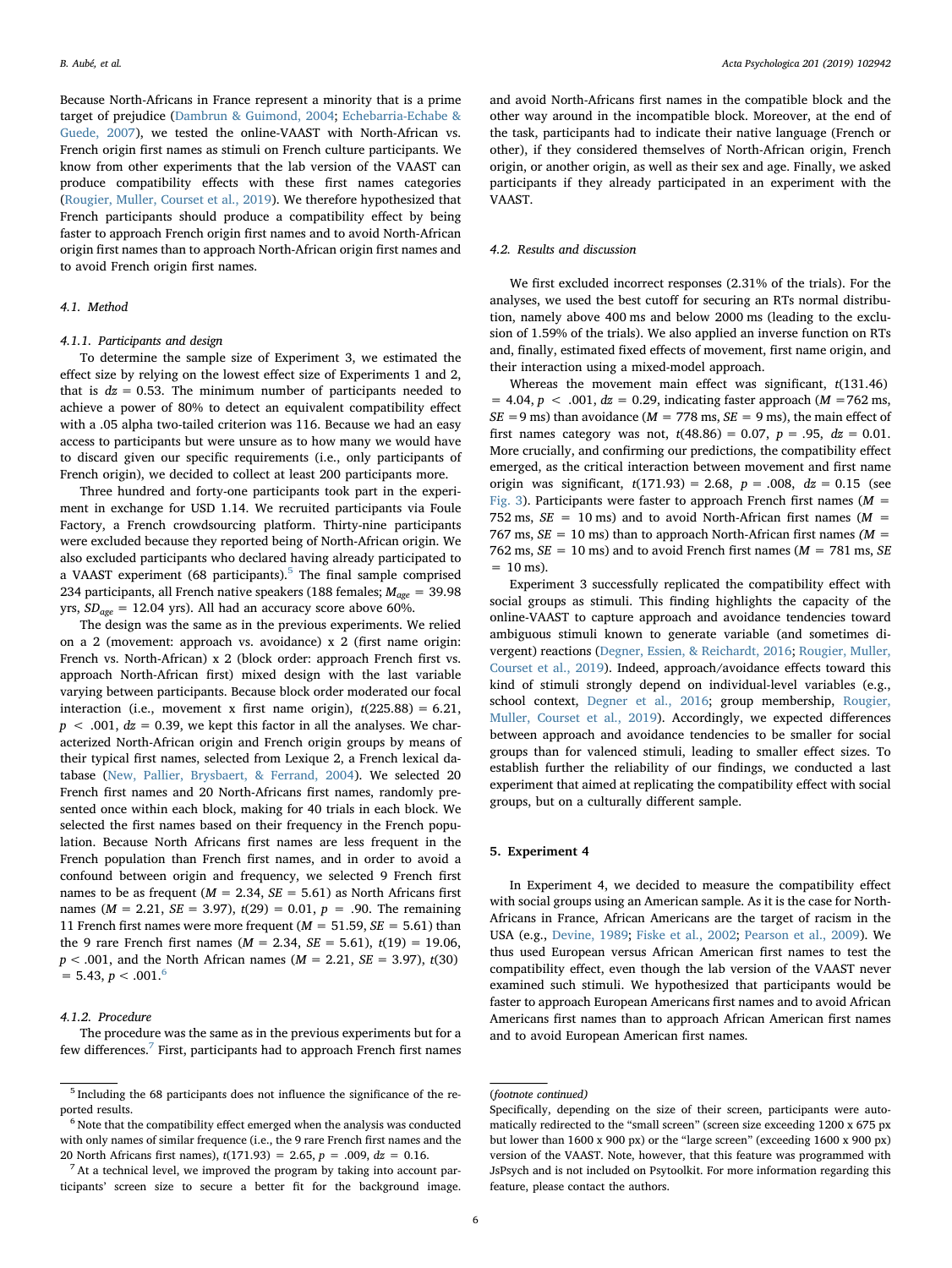<span id="page-6-0"></span>

Fig. 3. Experiment 3: response time (in ms) as a function of movement (approach vs. avoidance) and first names (French vs. North-African). Errors bars represent 95% confidence intervals.

### 5.1. Method

#### 5.1.1. Participants and design

To determine our sample size for Experiment 4, we used the same effect size as the one we used for Experiment 3, namely  $dz = 0.53$ , because both experiments were conducted simultaneously. As before, the minimum required number of participants was 116. Because we had an easy access to participants and we wanted to take into account some data loss, we decided to collect 300 participants.

Two hundred and ninety-nine participants completed the experiment in exchange for USD 1.31. As in Experiments 1 and 2, we recruited participants via Prolific Academic with filters on ethnicity (European American), nationality (American), and first language (English). After data collection, we excluded one participant who declared not being American and 9 participants because of their low accuracy rate (i.e., under 60%). The final sample of 289 participants (153 females and 3 others;  $M_{age}$  = 37.26 yrs,  $SD_{age}$  = 11.97 yrs) declared being good English speakers at minimum. The design was the same as in Experiment 3, that is, a 2 (movement: approach vs. avoidance)  $\times$  2 (first name origin: European American vs. African American)  $\times$  2 (block order: compatible first vs. incompatible first) mixed design with the last variable varying between participants. Because block order did not significantly interact with the crucial interaction,  $t(285.45) = 0.94$ ,  $p = .35$ , we dropped this variable from the analyses. Regarding first names, we used 25 typical European American first names and 25 typical African American first names from [Greenwald, McGhee, and](#page-8-27) [Schwartz, 1998](#page-8-27) (Exp. 3). For each group of first names, 23 were used for the test trials and 2 for the training. Consequently, participants completed two test blocks of 46 trials each (instead of 40 trials as in previous studies) and two training blocks of 8 trials (two first names per group repeated twice each).

## 5.1.2. Procedure

The procedure followed the same sequence as in Experiment 3 but with European American and African American first names instead of French and North-African first names.

#### 5.2. Results and discussion

We excluded incorrect responses (4.57% of the trials), RTs

<span id="page-6-1"></span>

Fig. 4. Experiment 4: response time (in ms) as a function of movement (approach vs. avoidance) and first names (European American vs. African American). Errors bars represent 95% confidence intervals.

exceeding the 400–2000 ms filters (1.54% of the trials)—these filters leading to RTs normal distribution—and we applied an inverse function on RTs. Our mixed model analysis mimicked the one used in Experiment 3.

Whereas the main effect of movement was significant,  $t(117.82)$  $= 4.47, p < .001, dz = 0.32$ , revealing faster approach responses (M  $=808$  ms,  $SE = 8$  ms) than avoidance ones ( $M = 826$  ms,  $SE = 9$  ms), the main effect of first name origin was marginal,  $t(48.77) = 1.80$ ,  $p = .08$ ,  $dz = 0.44$ . Participants tended to respond faster to European American names ( $M = 802$  ms,  $SE = 9$  ms) than to African American names ( $M = 831$  ms,  $SE = 9$  ms). Once again, results showed that the expected compatibility effect as the critical interaction was significant, t  $(186.82) = 3.56, p < .001, dz = 0.22$  (see [Fig. 4\)](#page-6-1). Participants responded faster to approach European American first names  $(M =$ 768 ms,  $SE = 9$  ms) and to avoid African American ones ( $M = 832$  ms,  $SE = 9$  ms) than to approach African American first names ( $M =$ 831 ms,  $SE = 10$  ms) and to avoid European American ones ( $M =$ 820 ms,  $SE = 9$  ms). In sum, this experiment shows that the compatibility effect replicates with social groups that are relevant for another culture than the French one. This finding lends strong support to the validity of the online version of the VAAST as a measure of approach and avoidance tendencies toward various categories of stimuli on culturally diverse samples.

## 6. General discussion

In four experiments varying the type (words, images) and categories (positive/negative, social groups) of stimuli as well as the cultural background of participants, the present research establishes the reliability of a short and online version of the VAAST in producing compatibility effects. Specifically, we showed that the online-VAAST replicated a series of effects previously obtained with the lab version of this task, namely, approach/avoidance compatibility effects with positive vs. negative words (Experiment 4; [Rougier et al., 2018](#page-9-0)) and French vs. North-African first names (Experiment 3; [Rougier, Muller, Courset](#page-9-9) [et al., 2019](#page-9-9)). Importantly, the effect sizes observed in the present experiments were of similar magnitude to those obtained in the lab experiments. The present contribution also extends previous work by showing that the online VAAST produces compatibility effects with positive vs. negative images (Experiment 2) as well as with European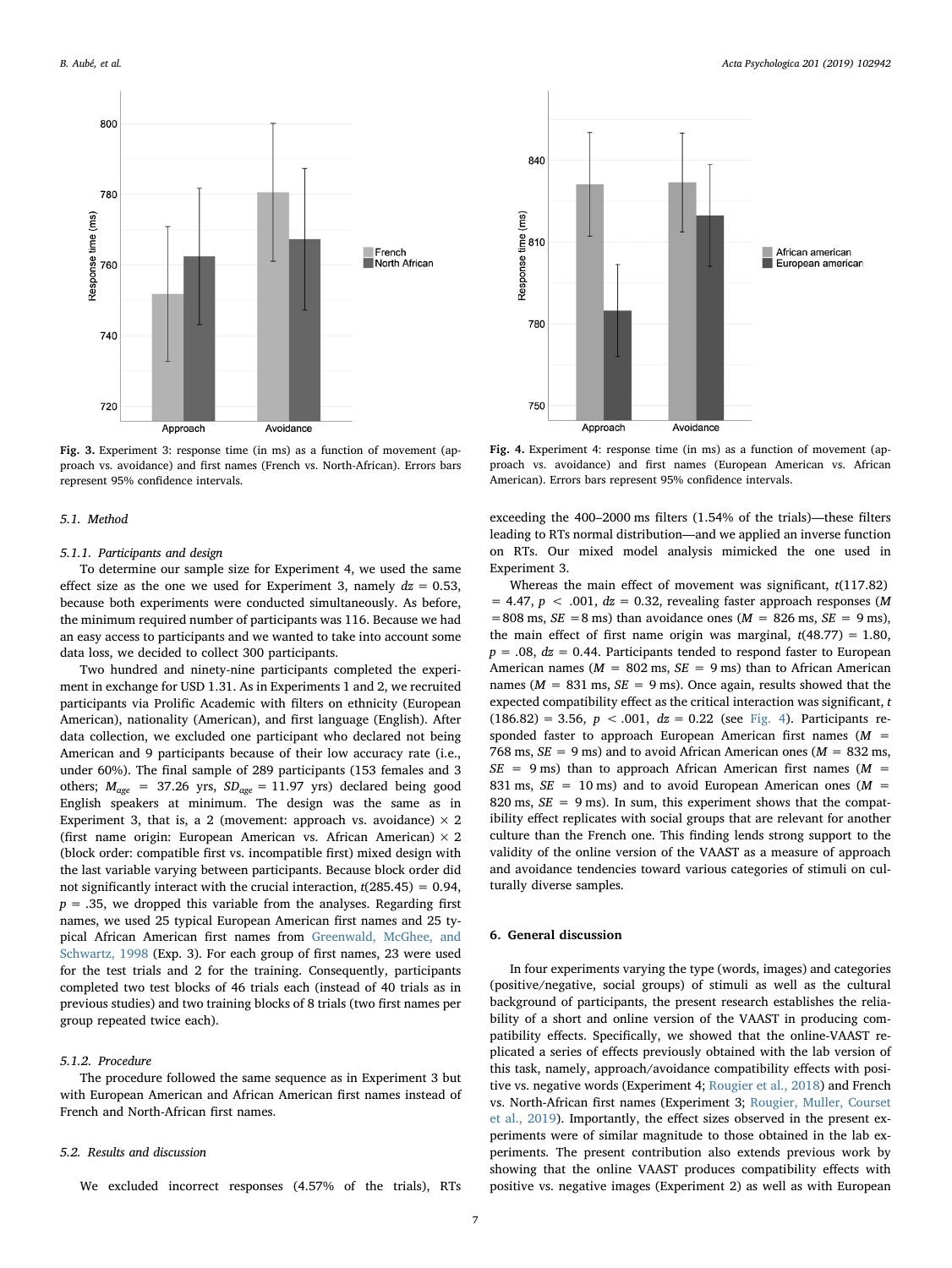Americans people vs. African Americans people first names (Experiment 4). Overall, the online version of the VAAST comes as a promising tool as it allows assessing approach/avoidance tendencies both reliably and easily.

The advantages of the online version of the VAAST are numerous. First, in the context of what has been coined the replication crisis in psychological sciences, the task comes with a number of dividends. For one thing, this version allows researchers to increase drastically their sample size by capitalizing on online platforms such as Mechanical Turk, Prolific Academic, and the like. Importantly, the move to online platforms does not come at the cost of the produced effect sizes because these were of the same magnitude as those obtained with the lab version of the task (for example, see Experiment 1 above and [Rougier et al.,](#page-9-0) [2018,](#page-9-0) Experiment 4). For another, in line with the growing ambition to conduct large-scale studies, all laboratories around the world would be able to join in without financial difficulty because this online version relies on a free access browser.

Second, the online version of the VAAST offers new opportunities to any researcher or professional who needs to measure approach and avoidance tendencies. More specifically, the 'easy to use' setup opens possibilities for all users to measure approach and avoidance tendencies without requiring specific training with high-end and rather demanding software like Eprime. Even more important is the fact that the online setup of the VAAST allows bringing the measure of approach and avoidance outside the lab into a great many respondents' day-to-day environment. This feature is key, as the online-VAAST should prove useful in various contexts that make if difficult if not impossible to rely on the existing lab version of the VAAST. For instance, the online-VAAST would benefit developmental psychologists for whom it is sometimes difficult to measure approach and avoidance tendencies among children because of school constraints. The same holds among elderly who can hardly come to the lab. Along similar lines, organizational psychologists could also capitalize on the online-VAAST to measure approach and avoidance tendencies among employees, either at work or at home. With this tool, it would be possible to assess these spontaneous reactions toward specific target groups by relying on people's office or home equipment. In a related vein, social and cultural psychologists could access population in a variety of settings around the world (including countries at war), allowing them to compare approach and avoidance tendencies as a function of social background or culture ([Payne, Vuletich, & Lundberg, 2017\)](#page-8-28).

Although the advantages of a short and online version of the VAAST would benefit various areas of psychology, the task would prove especially valuable in clinical or health psychology. For instance, the measure lends itself to such environments as people's home, which could be particularly helpful for people with special needs (e.g., people with anxiety disorders or with Autism Syndrome Disorder). As yet another illustration, one could use the online-VAAST to measure approach and avoidance responses for a wide variety of stimuli that may be of interest such as addictions (alcohol, cigarettes, etc.). For that purpose, the VAAST can also be used to contrast positive or negative stimuli to neutral ones. In the area of addiction, this can be particularly useful as addiction-associated stimuli are often contrasted with neutral stimuli. Nevertheless, one may logically expect that effect size would be smaller with this set up than with stimuli of extreme valence, as the difference of valence between the two categories of stimuli is smaller. As far as cigarette smoking is concerned, the VAAST has already been shown to be able to capture approach/avoidance tendencies toward tobacco that correlate with self-reported tobacco consumption ([Rougier, Muller,](#page-9-10) [Smeding, & Neyroud, 2019\)](#page-9-10). One important issue here is that society deems some behaviors (illegal drugs, porn use, unsafe sex, etc.) as being undesirable. When this is the case, self-report becomes problematic and may require turning to such tools as a 'bogus pipeline' to increase the truthfulness of the answers [\(Tourangeau, Smith, & Rasinski, 1997](#page-9-11)). Efficient as these methods may be, their implementation is both complex and costly and often requires respondents to come to the laboratory. Another way to make the task even more indirect is, for instance, to ask participants to respond to content-irrelevant features such as the frame color of images or the color of words. More indirect instructions would be useful to make the goals of the task less obvious to the participants and to decrease if not suppress the switch cost of instructions between blocks. Even though the materials provided along with the manuscript do not allow relying on such a set up, they can easily be adapted to this end.

Although still a conjecture at this stage, we speculate that the online-VAAST may prove a useful ally to collect information about people's actual tendencies at the same time that it would allow accessing much larger scale samples with rather limited costs, both financially and materially.

In addition, the online version of the VAAST readily stands as a tool for retraining, as it is often the case in health psychology for the approach bias modification (for a review, see [Kakoschke, Kemps, &](#page-8-29) [Tiggemann, 2017](#page-8-29)). Indeed, a growing number of researchers are testing the effectiveness of modifying approach bias for harmful consumption products such as cigarettes (e.g., [Kong et al., 2015;](#page-8-30) [Wittekind, Feist,](#page-9-12) [Schneider, Moritz, & Fritzsche, 2015\)](#page-9-12), unhealthy food (e.g., [Schumacher, Kemps, & Tiggemann, 2016;](#page-9-13) [Warschburger, Gmeiner,](#page-9-14) [Morawietz, & Rinck, 2018](#page-9-14)) or alcohol (e.g., [Wiers, Eberl, Rinck, Becker,](#page-9-15) [& Lindenmeyer, 2011,](#page-9-15) [Wiers et al., 2015](#page-9-16)2015). In these studies, researchers generally use the feedback joystick task to modify the approach bias of patients ([Kakoschke, Albertella, Lee, & Wiers, 2019](#page-8-31); [Kakoschke et al., 2017\)](#page-8-29). An advantage of the VAAST compared to the joystick task, however, is that this task does not require any specific material (but see [Wittekind et al., 2015](#page-9-12)). This renders the online-VAAST a very handy tool indeed to modify approach/avoidance tendencies.

Although preliminary at this stage, work is accumulating that shows the VAAST to be an efficient training tool. Specifically, a set of experiments using the lab version of the VAAST showed that when women under-identified to math are trained to approach math stimuli (and to avoid art stimuli), they subsequently identify more with math ([Batailler, Muller, Nurra, Trouilloud, & Rougier, 2019\)](#page-8-32). This work replicated Kawakami et al. findings ([Kawakami, Steele, Cifa, Phills, &](#page-8-33) [Dovidio, 2008](#page-8-33)) but also showed that the VAAST performs as good as the feedback joystick task (employed in the initial procedure) in producing these training effects. Recent work by [Rougier, Schmitz, and Yzerbyt](#page-9-17) [\(2019\)](#page-9-17) also found that using the online-VAAST to train individuals to approach/avoid faces belonging to novel groups (e.g., the blue group and the yellow group) influences the visual representation of these groups, as measured with a reverse correlation paradigm [\(Dotsch &](#page-8-34) [Todorov, 2012\)](#page-8-34). To the extent that the VAAST seems to constitute a reliable way to (re-)train approach/avoidance tendencies—both in the lab and online—the online version of the VAAST could also be a practical and efficient tool for retrainings in clinical and health psychology. This is all the more true in light of the fact that retraining programs ought to be easily accessible for patients if one wishes to increase the chances of success (e.g., with several sessions of approach/ avoidance training; e.g., [Eberl et al., 2014\)](#page-8-35). To be sure, and although the available findings regarding retraining prove promising at this stage, a great deal of research and data collection is needed to determine the exact level of effectiveness of the VAAST in clinical and health psychology.

On a somewhat different note, we hope that the present findings on the online-VAAST will encourage researchers to collect more and more data to be able to normalize population samples for purpose of comparison. As an example, by establishing normalized samples on approach and avoidance tendencies toward phobic or addictive objects, professionals would be able to compare the individual score of their patients to established standards. This could help better diagnose the intensity of a pathology or an addiction. Clearly, the flexibility and the accessibility of the online version of the VAAST allow an unprecedented number of researchers and professionals to measure approach and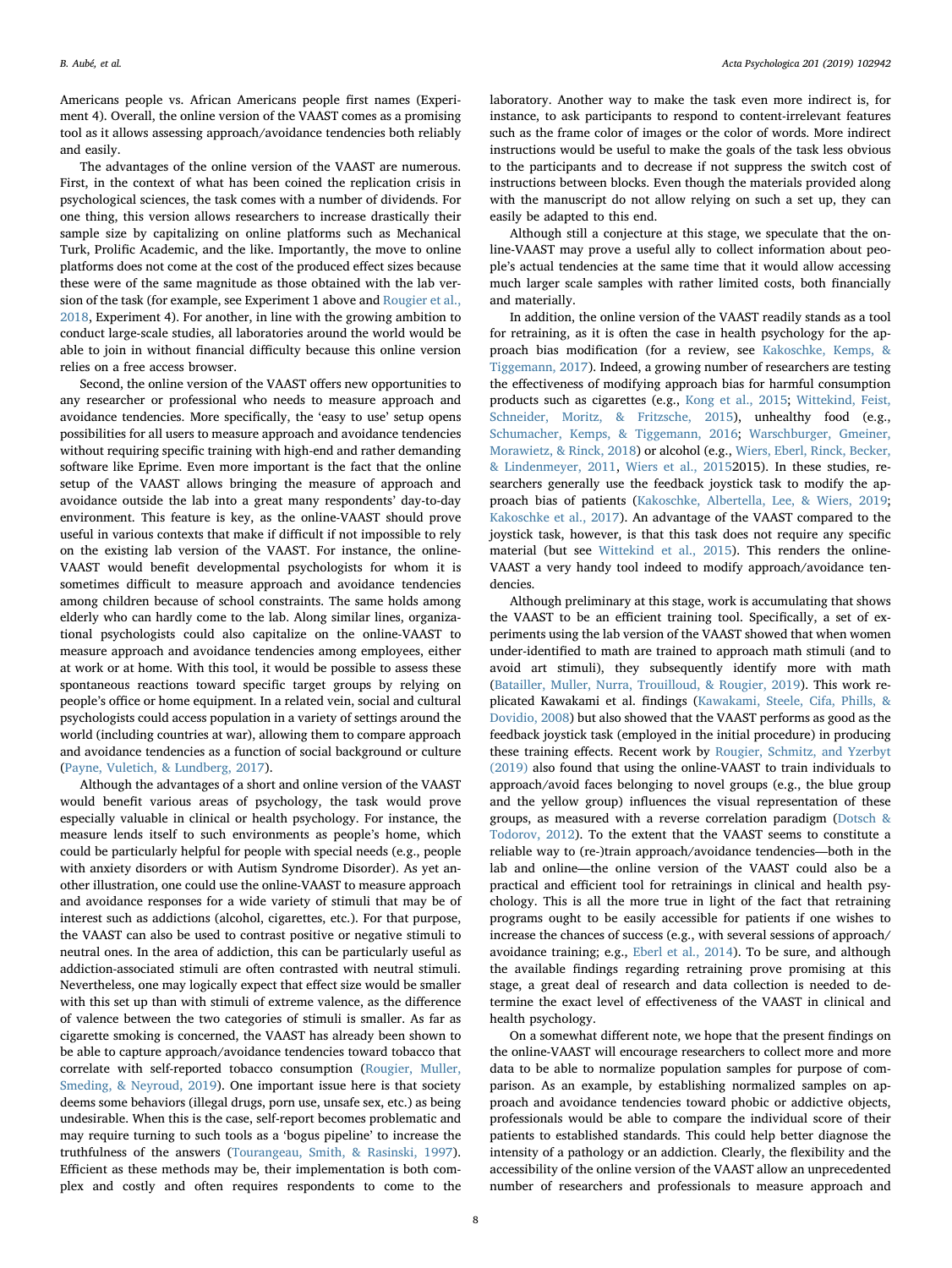avoidance tendencies in various categories of participants.

Finally, we cannot help but note that the effect sizes vary quite a bit across the four studies. Turning to the first drop in effect size, between the first and the second experiment, we note that the only difference concerns the type of stimuli (i.e., words vs. image). As it turns out, this pattern is in line with a recent meta-analysis [\(Phaf, Mohr, Rotteveel, &](#page-8-36) [Wicherts, 2014](#page-8-36)) and empirical work [\(Rougier, Muller, Braud,](#page-9-18) [Mangione, & Courset, 2019](#page-9-18)) suggesting that the compatibility effect is larger for words than for images. The second decrease in effect size showed up between the first two studies and the two following ones. These sets of studies differ with respect to the category of stimuli (i.e., clearly valenced stimuli vs. social groups). Again, such a difference would seem quite logical in light of the fact that social groups, unlike words, do not differ explicitly in valence and that participants do not all experience bias against minorities to the same extent (see [Rougier,](#page-9-9) [Muller, Courset et al., 2019,](#page-9-9) for a discussion of this topic).

To conclude, the present research consistently showed that the online-VAAST was able to produce compatibility effects with different type and categories of stimuli as well as with culturally different samples. It is our hope that the free and easy-to-use features of this online-VAAST will encourage researchers and professionals alike to carry the investigation of approach and avoidance tendencies to new topics and new populations. As such, this should prove not only valuable theoretically but it should also be immensely beneficial at a practical level.

#### Funding

This research was supported by the Fond National de Recherche Scientifique (FRS-FNRS) of Belgium to the last author (grant PDR T.0118.16). This work was also supported by the French National Research Agency in the framework of the "Investissements d'avenir" program (ANR-15-IDEX-02).

## Declaration of Competing Interest

None.

## Appendix A. Supplementary data

Supplementary material related to this article can be found, in the online version, at doi:[https://doi.org/10.1016/j.actpsy.2019.102942.](https://doi.org/10.1016/j.actpsy.2019.102942)

#### References

- <span id="page-8-6"></span>Alexopoulos, T., & Ric, F. (2007). The evaluation-behavior link: Direct and beyond valence. Journal of Experimental Social Psychology, 43(6), 1010–1016. [https://doi.org/](https://doi.org/10.1016/j.jesp.2006.10.017) [10.1016/j.jesp.2006.10.017](https://doi.org/10.1016/j.jesp.2006.10.017).
- <span id="page-8-32"></span>[Batailler, C., Muller, D., Nurra, C., Trouilloud, D., & Rougier, M. \(2019\).](http://refhub.elsevier.com/S0001-6918(19)30245-8/sbref0010) Math approach training change implicit identifi[cation to math: A close pre-registered replication.](http://refhub.elsevier.com/S0001-6918(19)30245-8/sbref0010) [Unpublished manuscript.](http://refhub.elsevier.com/S0001-6918(19)30245-8/sbref0010)
- <span id="page-8-2"></span>Chen, M., & Bargh, J. A. (1999). Consequences of automatic evaluation: Immediate behavioral predispositions to approach or avoid the stimulus. Personality & Social Psychology Bulletin, 25(2), 215–224. [https://doi.org/10.1177/](https://doi.org/10.1177/0146167299025002007) [0146167299025002007.](https://doi.org/10.1177/0146167299025002007)
- <span id="page-8-15"></span>Dambrun, M., & Guimond, S. (2004). Implicit and explicit measures of prejudice and stereotyping: Do they assess the same underlying knowledge structure? European Journal of Social Psychology, 34(6), 663–676. <https://doi.org/10.1002/ejsp.223>.
- <span id="page-8-22"></span>Dandurand, F., Shultz, T. R., & Onishi, K. H. (2008). Comparing online and lab methods in a problem-solving experiment. Behavior Research Methods, 40(2), 428–434. [https://](https://doi.org/10.3758/BRM.40.2.428) [doi.org/10.3758/BRM.40.2.428.](https://doi.org/10.3758/BRM.40.2.428)
- <span id="page-8-26"></span>Degner, J., Essien, I., & Reichardt, R. (2016). Effects of diversity versus segregation on automatic approach and avoidance behavior towards own and other ethnic groups. European Journal of Social Psychology, 46(6), 783–791. [https://doi.org/10.1002/ejsp.](https://doi.org/10.1002/ejsp.2234) [2234.](https://doi.org/10.1002/ejsp.2234)
- <span id="page-8-12"></span>De Houwer, J., Crombez, G., Baeyens, F., & Hermans, D. (2001). On the generality of the affective Simon effect. Cognition & Emotion, 15(2), 189–206. [https://doi.org/10.](https://doi.org/10.1080/02699930125883) [1080/02699930125883](https://doi.org/10.1080/02699930125883).
- <span id="page-8-17"></span>[Devine, P. G. \(1989\). Stereotypes and prejudice: Their automatic and controlled com](http://refhub.elsevier.com/S0001-6918(19)30245-8/sbref0040)ponents. [Journal of Personality and Social Psychology, 56](http://refhub.elsevier.com/S0001-6918(19)30245-8/sbref0040)(1), 5.
- <span id="page-8-34"></span>Dotsch, R., & Todorov, A. (2012). Reverse correlating social face perception. Social Psychological and Personality Science, 3(5), 562–571. [https://doi.org/10.1177/](https://doi.org/10.1177/1948550611430272) [1948550611430272.](https://doi.org/10.1177/1948550611430272)
- <span id="page-8-35"></span>Eberl, C., Wiers, R. W., Pawelczack, S., Rinck, M., Becker, E. S., & Lindenmeyer, J. (2014). Implementation of approach bias re-training in alcoholism—how many sessions are needed? Alcoholism, Clinical and Experimental Research, 38(2), 587–594. [https://doi.](https://doi.org/10.1111/acer.12281) [org/10.1111/acer.12281](https://doi.org/10.1111/acer.12281).
- <span id="page-8-16"></span>Echebarria-Echabe, A., & Guede, E. F. (2007). A new measure of anti‐Arab prejudice: Reliability and validity evidence. Journal of Applied Social Psychology, 37(5), 1077–1091. <https://doi.org/10.1111/j.1559-1816.2007.00200.x>.
- <span id="page-8-18"></span>Fiske, S. T., Cuddy, A. J., Glick, P., & Xu, J. (2002). A model of (often mixed) stereotype content: Competence and warmth respectively follow from perceived status and competition. Journal of Personality and Social Psychology, 82(6), 878. [https://doi.org/](https://doi.org/10.1037/0022-3514.82.6.878) [10.1037/0022-3514.82.6.878.](https://doi.org/10.1037/0022-3514.82.6.878)

<span id="page-8-0"></span>Frijda, N. H. (1986). The emotions. [Cambridge University Press](http://refhub.elsevier.com/S0001-6918(19)30245-8/sbref0065).

- <span id="page-8-27"></span>Greenwald, A. G., McGhee, D. E., & Schwartz, J. L. (1998). Measuring individual differences in implicit cognition: The implicit association test. Journal of Personality and Social Psychology, 74(6), 1464. [https://doi.org/10.1037/0022-3514.74.6.1464.](https://doi.org/10.1037/0022-3514.74.6.1464)
- <span id="page-8-21"></span>Judd, C. M., Westfall, J., & Kenny, D. A. (2012). Treating stimuli as a random factor in social psychology: A new and comprehensive solution to a pervasive but largely ignored problem. Journal of Personality and Social Psychology, 103(1), 54. [https://doi.](https://doi.org/10.1037/a0028347) [org/10.1037/a0028347.](https://doi.org/10.1037/a0028347)
- <span id="page-8-31"></span>Kakoschke, N., Albertella, L., Lee, R. S., & Wiers, R. W. (2019). Assessment of automatically activated approach–Avoidance biases across appetitive substances. Current Addiction Reports, 1–10. [https://doi.org/10.1007/s40429-019-00254-2.](https://doi.org/10.1007/s40429-019-00254-2)
- <span id="page-8-29"></span>Kakoschke, N., Kemps, E., & Tiggemann, M. (2017). Approach bias modification training and consumption: A review of the literature. Addictive Behaviors, 64, 21–28. [https://](https://doi.org/10.1016/j.addbeh.2016.08.007) [doi.org/10.1016/j.addbeh.2016.08.007](https://doi.org/10.1016/j.addbeh.2016.08.007).
- <span id="page-8-33"></span>Kawakami, K., Steele, J. R., Cifa, C., Phills, C. E., & Dovidio, J. F. (2008). Approaching math increases math = me and math = pleasant. Journal of Experimental Social Psychology, 44(3), 818–825. <https://doi.org/10.1016/j.jesp.2007.07.009>.
- <span id="page-8-13"></span>Keller, F., Gunasekharan, S., Mayo, N., & Corley, M. (2009). Timing accuracy of web experiments: A case study using the WebExp software package. Behavior Research Methods, 41(1), 1–12. [https://doi.org/10.3758/BRM.41.1.12.](https://doi.org/10.3758/BRM.41.1.12)
- <span id="page-8-5"></span>Klein, R. A., Ratliff, K. A., Vianello, M., Adams, R. B., Jr., Bahník, Š., Bernstein, M. J., ... Cemalcilar, Z. (2014). Investigating variation in replicability. Social Psychology. <https://doi.org/10.1027/1864-9335/a000178>.
- <span id="page-8-30"></span>Kong, G., Larsen, H., Cavallo, D. A., Becker, D., Cousijn, J., Salemink, E., ... Krishnan-Sarin, S. (2015). Re-training automatic action tendencies to approach cigarettes among adolescent smokers: A pilot study. The American Journal of Drug and Alcohol Abuse, 41(5), 425–432. [https://doi.org/10.3109/00952990.2015.1049492.](https://doi.org/10.3109/00952990.2015.1049492)
- <span id="page-8-11"></span>Krieglmeyer, R., & Deutsch, R. (2010). Comparing measures of approach–Avoidance behaviour: The manikin task vs. Two versions of the joystick task. Cognition and Emotion, 24(5), 810–828. <https://doi.org/10.1080/02699930903047298>.
- <span id="page-8-3"></span>Krieglmeyer, R., Deutsch, R., De Houwer, J., & De Raedt, R. (2010). Being moved: Valence activates approach-avoidance behavior independently of evaluation and approachavoidance intentions. Psychological Science, 21(4), 607–613. [https://doi.org/10.](https://doi.org/10.1177/0956797610365131) [1177/0956797610365131](https://doi.org/10.1177/0956797610365131).
- <span id="page-8-24"></span>Kurdi, B., Lozano, S., & Banaji, M. R. (2017). Introducing the open affective standardized image set (OASIS). Behavior Research Methods, 49(2), 457–470. [https://doi.org/10.](https://doi.org/10.3758/s13428-016-0715-3) [3758/s13428-016-0715-3](https://doi.org/10.3758/s13428-016-0715-3).
- <span id="page-8-1"></span>Lang, P. J. (1995). The emotion probe: Studies of motivation and attention. The American Psychologist, 50(5), 372. [https://doi.org/10.1037/0003-066X.50.5.372.](https://doi.org/10.1037/0003-066X.50.5.372)
- <span id="page-8-23"></span>[Lang, P. J., Bradley, M. M., & Cuthbert, B. N. \(1997\). International a](http://refhub.elsevier.com/S0001-6918(19)30245-8/sbref0130)ffective picture [system \(IAPS\): Technical manual and a](http://refhub.elsevier.com/S0001-6918(19)30245-8/sbref0130)ffective ratings. NIMH Center for the Study of [Emotion and Attention, 1](http://refhub.elsevier.com/S0001-6918(19)30245-8/sbref0130), 39–58.
- <span id="page-8-10"></span>Lavender, T., & Hommel, B. (2007). Affect and action: Towards an event-coding account. Cognition and Emotion, 21(6), 1270–1296. [https://doi.org/10.1080/](https://doi.org/10.1080/02699930701438152) [02699930701438152.](https://doi.org/10.1080/02699930701438152)
- <span id="page-8-8"></span>Markman, A. B., & Brendl, C. M. (2005). Constraining theories of embodied cognition. Psychological Science, 16(1), 6–10. [https://doi.org/10.1111/j.0956-7976.2005.](https://doi.org/10.1111/j.0956-7976.2005.00772.x) [00772.x.](https://doi.org/10.1111/j.0956-7976.2005.00772.x)
- <span id="page-8-4"></span>Moshontz, H., Campbell, L., Ebersole, C. R., IJzerman, H., Urry, H. L., Forscher, P. S., ... Castille, C. M. (2018). The Psychological Science Accelerator: Advancing psychology through a distributed collaborative network. Advances in Methods and Practices in Psychological Science, 1(4), 501–515. <https://doi.org/10.1177/2515245918797607>.
- <span id="page-8-25"></span>New, B., Pallier, C., Brysbaert, M., & Ferrand, L. (2004). Lexique 2 : A new French lexical database. Behavior Research Methods Instruments & Computers, 36(3), 516–524. <https://doi.org/10.3758/BF03195598>.
- <span id="page-8-9"></span>Paladino, M. P., & Castelli, L. (2008). On the immediate consequences of intergroup categorization: Activation of approach and avoidance motor behavior toward ingroup and outgroup members. Personality & Social Psychology Bulletin, 34(6), 755–768. [https://doi.org/10.1177/0146167208315155.](https://doi.org/10.1177/0146167208315155)
- <span id="page-8-28"></span>Payne, B. K., Vuletich, H. A., & Lundberg, K. B. (2017). The bias of crowds: How implicit bias bridges personal and systemic prejudice. Psychological Inquiry, 28(4), 233–248. [https://doi.org/10.1080/1047840X.2017.1335568.](https://doi.org/10.1080/1047840X.2017.1335568)
- <span id="page-8-19"></span>Pearson, A. R., Dovidio, J. F., & Gaertner, S. L. (2009). The nature of contemporary prejudice: Insights from aversive racism. Social and Personality Psychology Compass, 3(3), 314–338. <https://doi.org/10.1111/j.1751-9004.2009.00183.x>.
- <span id="page-8-36"></span>Phaf, R. H., Mohr, S. E., Rotteveel, M., & Wicherts, J. M. (2014). Approach, avoidance, and affect: A meta-analysis of approach-avoidance tendencies in manual reaction time tasks. Frontiers in Psychology, 5, 378. [https://doi.org/10.3389/fpsyg.2014.](https://doi.org/10.3389/fpsyg.2014.00378) [00378.](https://doi.org/10.3389/fpsyg.2014.00378)
- <span id="page-8-20"></span>Ratcliff, R. (1993). Methods for dealing with reaction time outliers. Psychological Bulletin, 114(3), 510. <https://doi.org/10.1037/0033-2909.114.3.510>.
- <span id="page-8-14"></span>Reimers, S., & Stewart, N. (2015). Presentation and response timing accuracy in Adobe Flash and HTML5/JavaScript Web experiments. Behavior Research Methods, 47(2), 309–327. <https://doi.org/10.3758/s13428-014-0471-1>.
- <span id="page-8-7"></span>Rinck, M., & Becker, E. S. (2007). Approach and avoidance in fear of spiders. Journal of